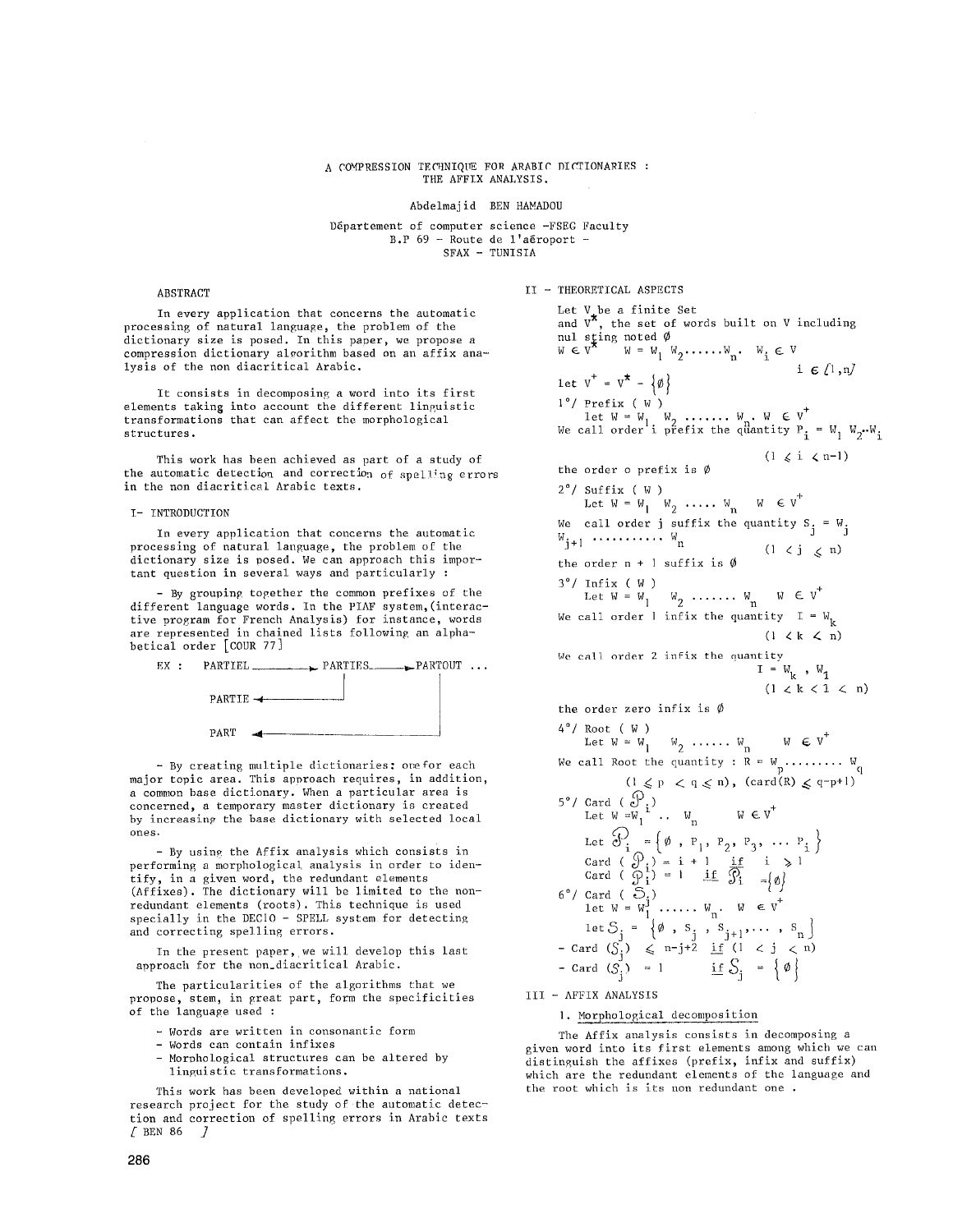This decomposition is based on the derivational structure of the language : nearly all the words are obtained by adding an affix combination to a given root.



Among the possible affix combinations, we distinguish those that are valid and those that are not. Valid combinations constitute what is called Morpho- ]ogical Pattern (M P)

For a given word, the number of possible morphological decompositions depends on the root, according to whether or not it contains characters which can be assimilated to different affixes.

This number is calculated using the following formula :

 $N$ d = Card ( c)  $\left(\begin{array}{ccc} 0 & . & . & . \end{array}\right)$ 

2. Study of the morphological transformations

The morphological derivation for a root can be accompanied with transformations caused by linguistic ohenomena such as asshnilation, contraction, metathisis.

These transformations can affect the Root as well as the affixes (M P). The Roots affected are mainly those which contain the characters yaa : و ; Waw : و , Waw i

EX 1 : Root affected.

Consider the root : . حنصسوا and the MP =( ), l  $,\emptyset)$ 



EX 2 : Affix Affected.

Consider the root : صـبـع and the MP =( ), ت ,  $\emptyset$ )

|                                                                 | Derivation | Transformation                             |  |
|-----------------------------------------------------------------|------------|--------------------------------------------|--|
| daja <sup>r</sup> a<br>اِنفسجسم (الله الله عليه الله عليه عليه) |            | idaja <sup>e</sup> a<br>المطجع في المسلمات |  |

المطلعة المستقبل المستقبل المستقبل المستقبل المستقبل المستقبل المستقبل المستقبل المستقبل المستقبل ال<br>The morphological transformations can be classified into two categories :

**-** The morpho-phonological transformation are those that substitute a character for another one without changing the length of the word (isometrica] transformations)-(see EX1 and EX2).

- The purely phonological transformations are those that suppress one or more characters, therefore they modify the length of the word.



EX 4 : consider the root  $\frac{1}{2}$ 

Derivation  
transformation  

$$
\begin{array}{c}\n\text{transition} \\
\downarrow \\
\uparrow \\
\uparrow\n\end{array}
$$

ahada<sub>Those</sub> *a*<sup>2</sup>hudu</sup> *ind hud*<br>Those transformations are a source of ambiguity for the morphological decomposition. To remove these ambiguities, we use heuristics among which we can mention for instance :

Let D be the morphological derivation operator<br> $B : D (R, P, I, S) = W \cup W \in V$ such as :  $D$  (  $R$  ,  $P$  ,  $I$  ,  $S$  ) = W

and T the operator composed of a derivation followed by a transformation. And D  $\degree$  the morphological decomposition operator (inverse of D) and  $T^{-1}$  the morphological decomposition operator taking into account the transformational rules (inverse of T).

Consider W the word to be analysed.

$$
\underline{\text{if } p^{-1} \text{ (W)} = (R_1, P_1, I_1, S_1), R_1 \in V^{\dagger} \text{ and } P_1, I_1, S_1 \in V^{\dagger}
$$

and (W) = 
$$
(R_2, P_2, I_2, S_2)
$$
,  $R_2 \in V$  and  $P_2, I_2, S_2 \in V$ 

So 
$$
R_1
$$
 is the selected root  $(R_2$  is rejected)  

$$
\underline{EX} : \qquad \underline{p^{-1}} \qquad \underline{data \cdot \dot{m}} \qquad \underline{data \cdot \dot{m}} \qquad \underline{data \cdot \dot{m}}
$$

$$
indatawa
$$
\n
$$
r^{-1}
$$
\n
$$
r^{-1}
$$
\n
$$
matana
$$
\n
$$
r^{-1}
$$
\n
$$
matana
$$
\n
$$
i, t
$$

The root retained is : J----~'~ *da.£aAa* 

This heuristic means that the transformations can not be done at the expense of semantics.

## TV - TMPLEMENTATION :

The affix analysis is composed of two modules (See Fig. I) :

- morphological decomposition module

**-** validation modu]e

1. The morphological decomposition module permits to identify the different affix combinations. It is executed in two steps :

Step one : Identification of prefixes and suffixes by using a table of prefixes and a table of suffixes.

Step two : identification of the infix by anaysing the remaining chain after eliminating P and S.

The analyser has a single initial state and as many ways as there are infix possibilities.

The interest of realising this decomposition into two steps lies in the use of a single analyser in order to recognise all the morphological forms. we distinguish different morphological Patterns.

## 2. Validation module

The two preceding steps lead to a list of candidate decompositions. It is necessary to apply to this list an adequate validation mechanism to sort out the valid decomposition

This filtering can provide multiple solutions. In these conditions, we talk about morphological ambiguity that can not be removed without considering the context: of the word in the sentence.

However, the affix analysis used for the purpose of verifying whether or not a word belongs to the language can be content with the first valid decomposition.